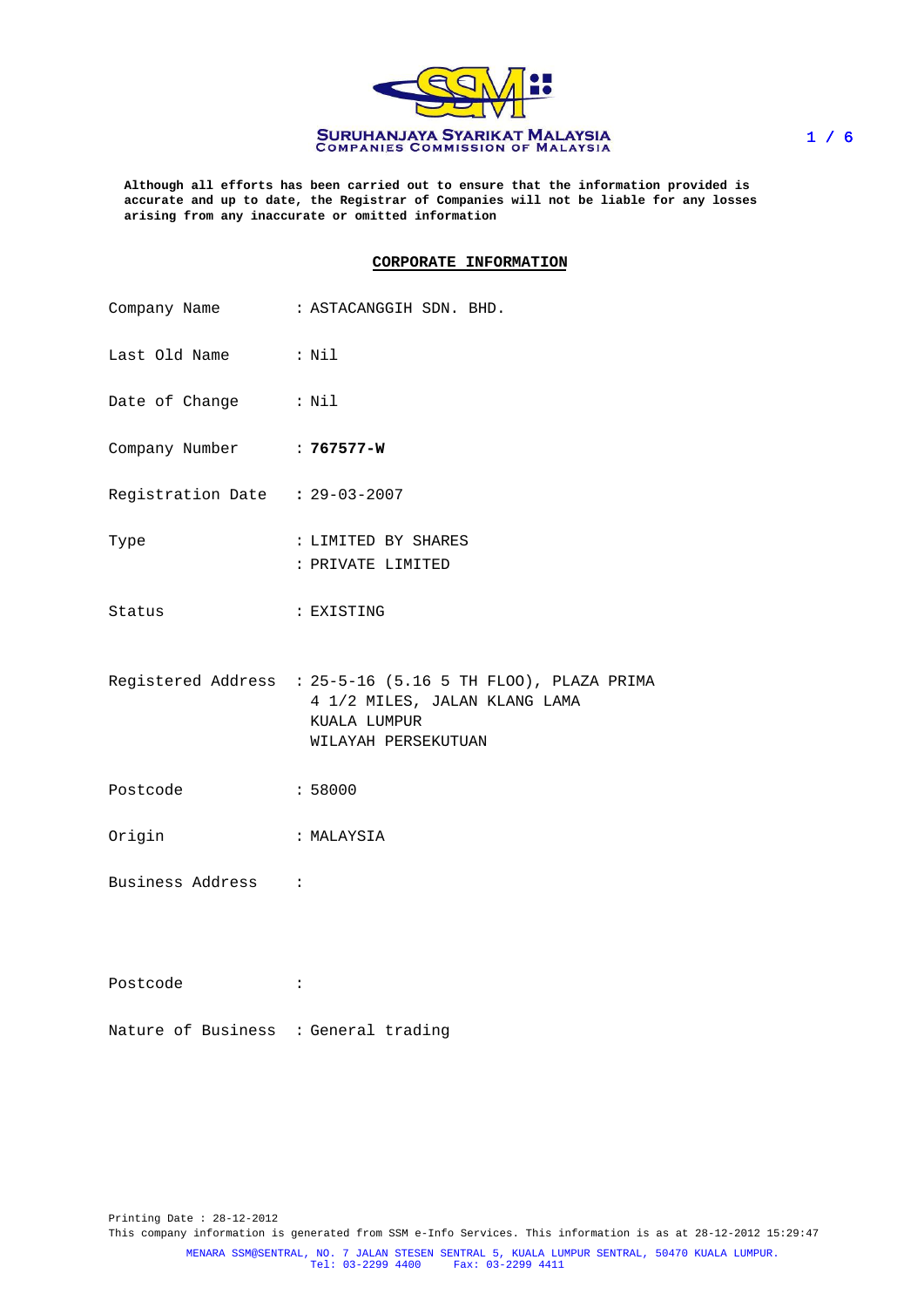

# **SUMMARY OF SHARE CAPITAL**

| Company Name                                 |            | : ASTACANGGIH SDN. BHD. |              |                        |
|----------------------------------------------|------------|-------------------------|--------------|------------------------|
| Company Number                               |            | $: 767577 - W$          |              |                        |
| TOTAL<br>AUTHORIZED<br>(RM)<br>20,000,000.00 |            | AMT                     | DIVIDED INTO | NOMINAL<br>VALUE (Sen) |
|                                              | ORDINARY   | 20,000,000.00           | 20,000,000   | 100                    |
|                                              | PREFERENCE | 0.00                    | 0            | 0                      |
|                                              | OTHERS     | 0.00                    | 0            | 0                      |

| TOTAL<br>ISSUED<br>(RM)<br>20,000,000.00 |            | CASH       | OTHERWISE<br>NOMINAL<br>VALUE (Sen)<br>THAN CASH |     |  |
|------------------------------------------|------------|------------|--------------------------------------------------|-----|--|
|                                          | ORDINARY   | 20,000,000 | 0                                                | 100 |  |
|                                          | PREFERENCE | 0          | 0                                                | 0   |  |
|                                          | OTHERS     | 0          | 0                                                | 0   |  |

Printing Date : 28-12-2012 This company information is generated from SSM e-Info Services. This information is as at 28-12-2012 15:29:47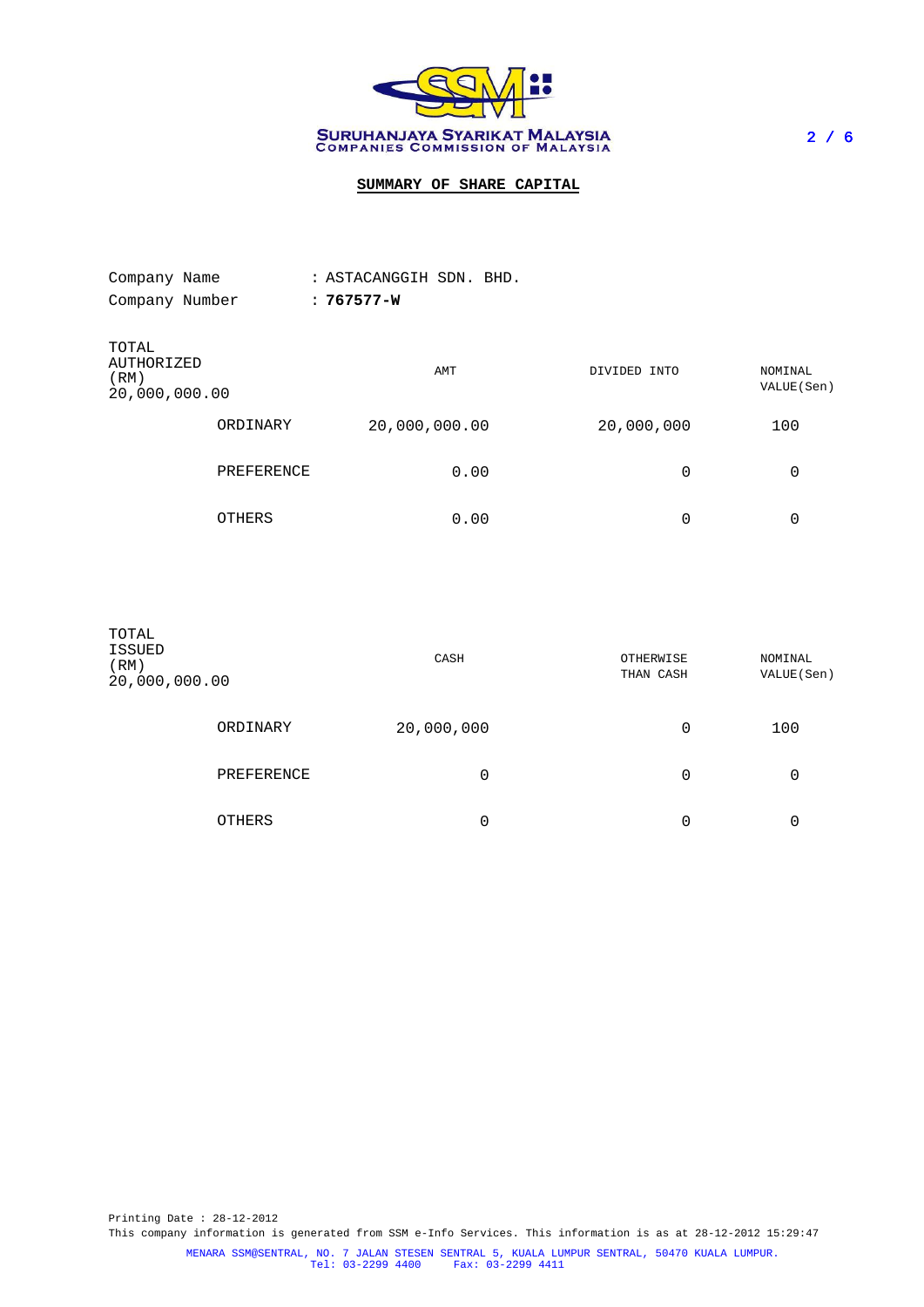

3 / 6

## **DIRECTORS/OFFICERS**

| Company Name   |  | : ASTACANGGIH SDN. BHD. |  |  |
|----------------|--|-------------------------|--|--|
| Company Number |  | : 767577-W              |  |  |

Name/Address IC/Passport Designation Date of Appointment TAN HENG PANG 52,JALAN NYAMAN 4 540123-10-5003 DIRECTOR 31-10-2011 TAMAN GEMBIRA 58200 KUALA LUMPUR WILAYAH PERSEKUTUAN MOHD SHUKRI BIN ABDULLAH NO.132, LORONG BARAT 661130-01-5365 DIRECTOR 10-11-2007 OFF JALAN LEE WOON TAMAN ZOO VIEW 68000 AMPANG SELANGOR DEEPAK JAIKISHAN A/L JAIKISHAN REWACHAND 6, JALAN TUANKU ABDUL RAHMAN 720311-04-5165 DIRECTOR 01-08-2007 50100 KUALA LUMPUR WILAYAH PERSEKUTUAN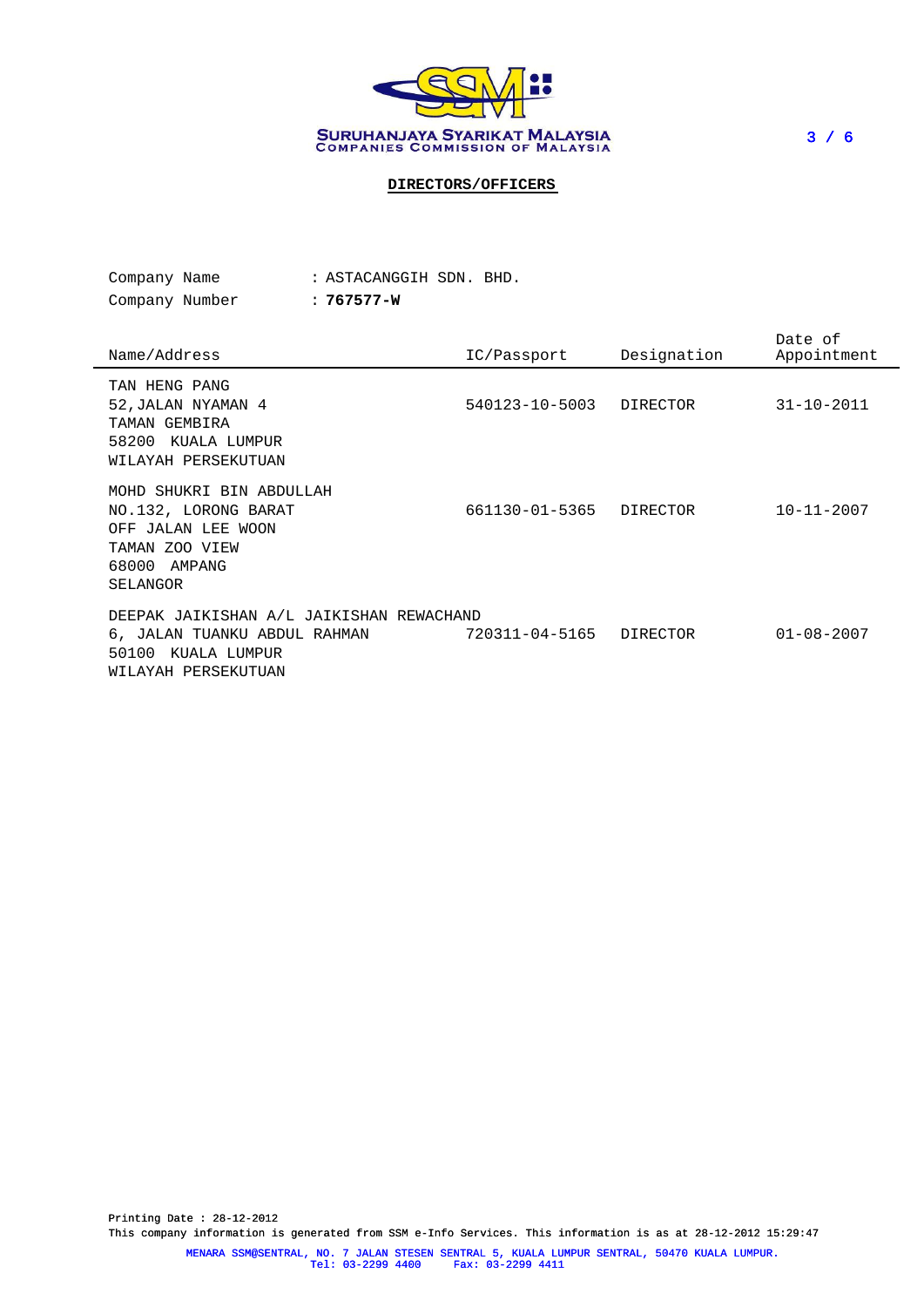

# **SHAREHOLDERS/MEMBERS**

| Company Name               | : ASTACANGGIH SDN. BHD.                            |                   |
|----------------------------|----------------------------------------------------|-------------------|
| Company Number             | $: 767577 - W$                                     |                   |
| IC/Passport/<br>Company No | Name/Company Name                                  | Total of<br>Share |
| 820706-08-6473             | PUTRA NAZRAIN ADRIL BIN ABDUL JALIL                | 4,000,000         |
| 570709-10-6385             | AU HIEN KEAN                                       | 1                 |
| 720311-04-5165             | DEEPAK JAIKISHAN A/L JAIKISHAN<br><b>REWACHAND</b> | 3,799,999         |
| $560901 - 08 - 5458$       | OOI POH KHUM                                       | 1                 |
| 561016-11-5073             | IKHWAN SALIM BIN DATO HAJI SUJAK                   | 1,999,999         |
| 780686-U                   | DIMENSION SDN. BHD.<br>PRESTIGE                    | 10,200,000        |

Printing Date : 28-12-2012 This company information is generated from SSM e-Info Services. This information is as at 28-12-2012 15:29:48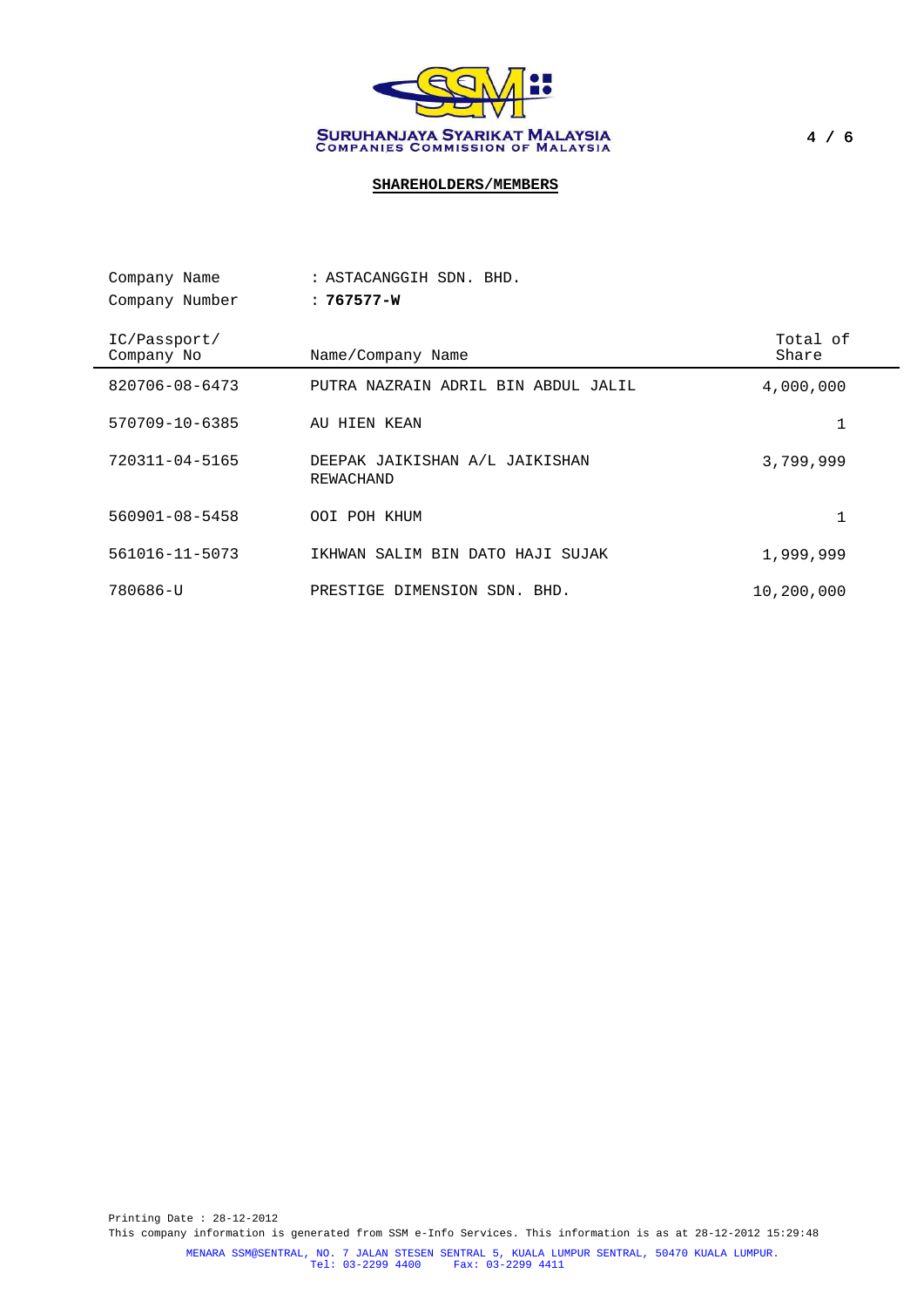

# **COMPANY CHARGES**

| Company Name   |  | : ASTACANGGIH SDN. BHD. |  |
|----------------|--|-------------------------|--|
| Company Number |  | : 767577-W              |  |

1. Charge Number : 001 Total of Charge : 98,000,000.00 Date of Creation : 28-01-2008 : 1. KUWAIT FINANCE HOUSE (MALAYSIA) BERHAD Charge Status : UNSATISFIED

Printing Date : 28-12-2012 This company information is generated from SSM e-Info Services. This information is as at 28-12-2012 15:29:48